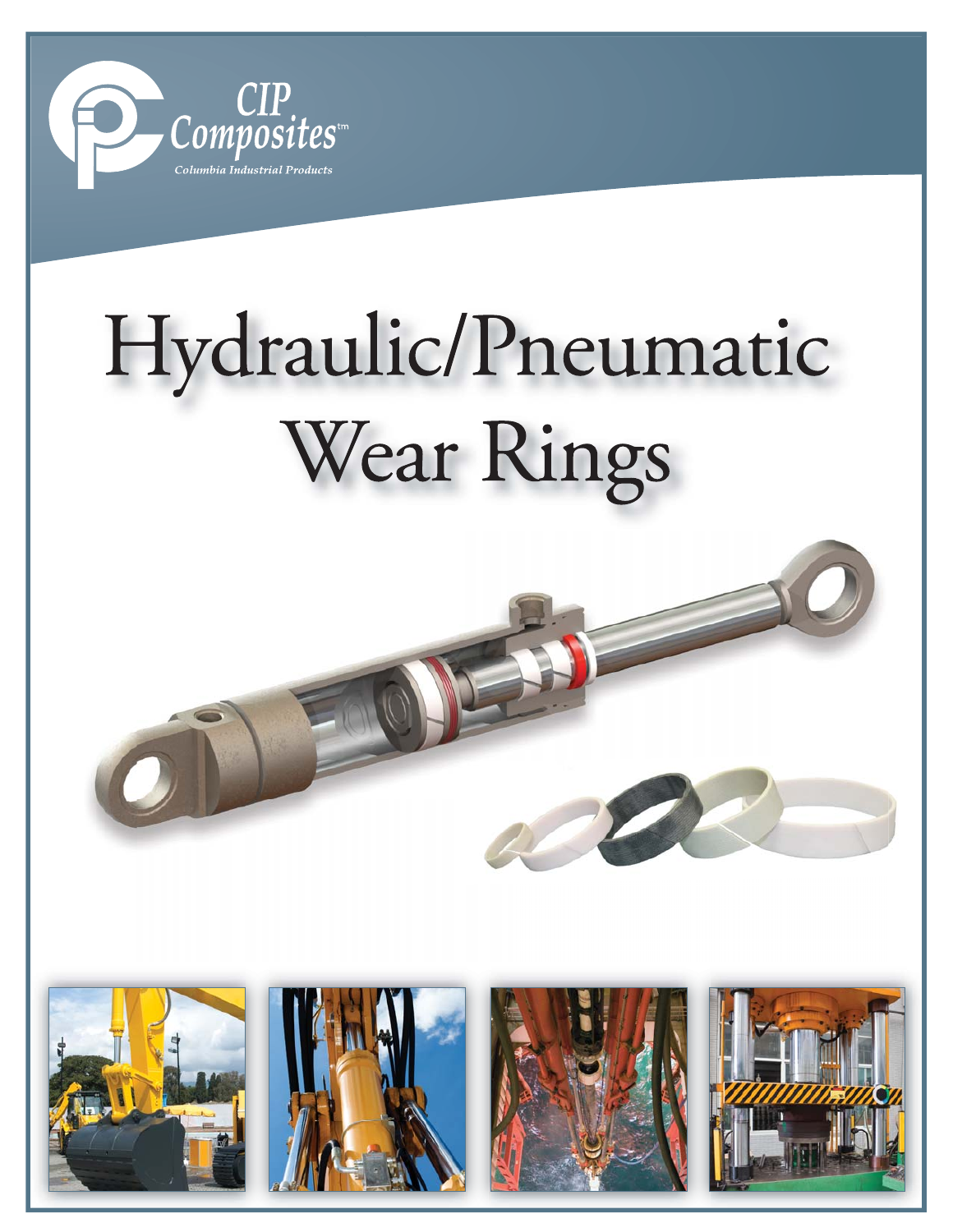# **CIP Composites**

CIP Composites are laminated polymer materials made by impregnating textiles with thermosetting resins. Solid lubricants are added to the resin to provide evenly dispersed lubrication throughout the material, providing smooth operation.

CIP custom wear rings are a superior alternative to commonly used cotton phenolic and glass filled nylon materials. They allow smooth operation and high side loads while protecting the sealing elements and preventing metal to metal contact in hydraulic cylinders. CIP wear rings are preferred where high performance, large diameters and/or high temperatures are required.

CIP Composite wear rings provide manufacturers and servicers alike with solutions to reduce overall maintenance and increase wear life. CIP offers short lead times, reducing the costs associated with equipment downtime and repairs. CIP Composites are manufactured in the United States using only the highest quality materials.

### **Benefits to using CIP Composite Wear Rings**

- Self-lubricating
- Low coefficient of friction
- Protects the sealing elements and prevents metal to metal contact
- Excellent stability in water, corrosive fluids and chemical solutions
- Stable in elevated temperatures
- Capable of high loads
- Extended operating life
- Light weight
- Manufactured to specification
- Standard sizes 0.75 in 65.0 in  *Larger OD sizes available upon request*
- Environmentally friendly
- Made in the USA



The surface finish of the mating component has a major effect on the performance of the wear ring and should be 4-32 (0.1-0.8 μm) Ra. Suitable materials are hardened or stainless steels.

# **www.CIPComposites.com**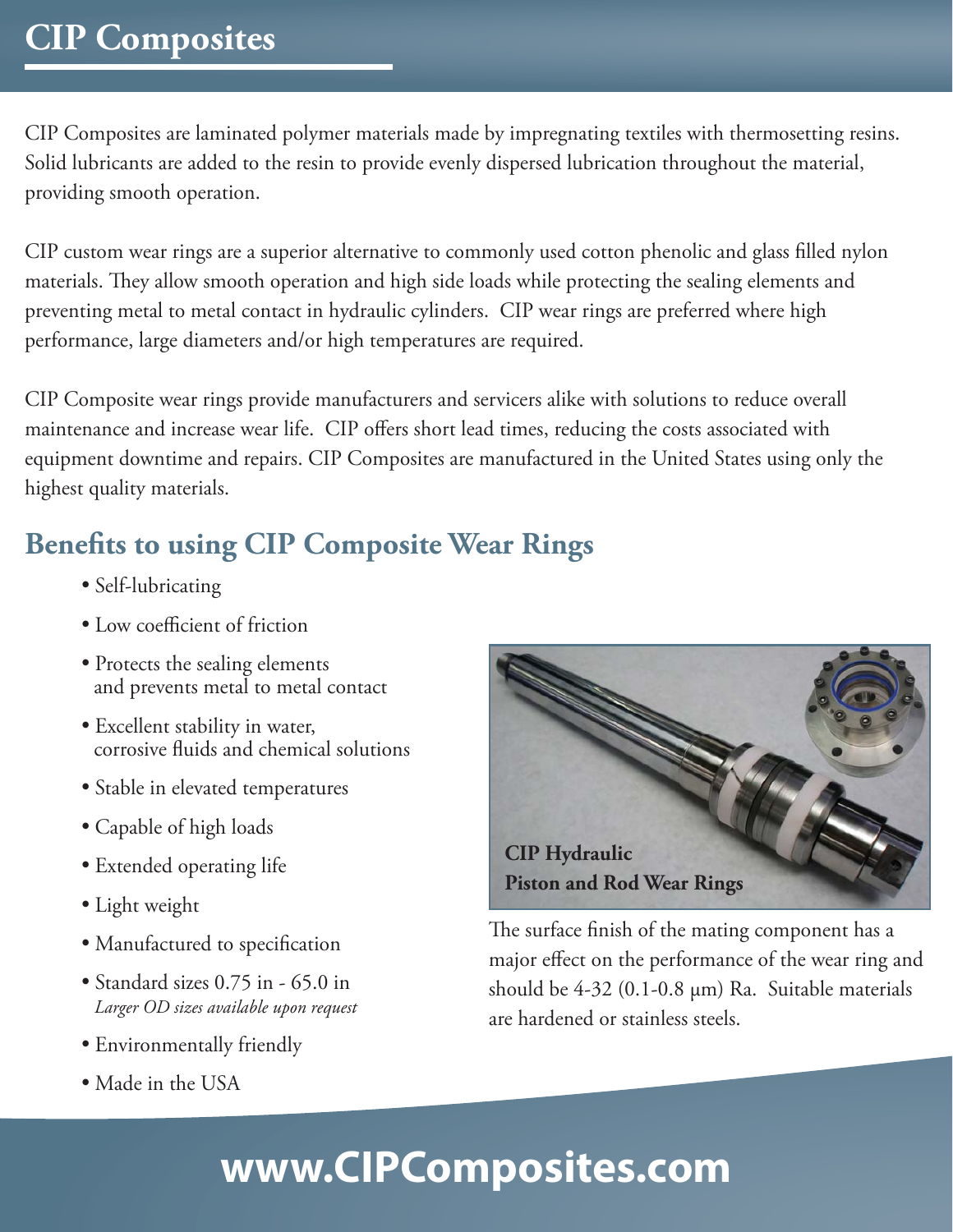| CIP111 / CIP111A* | Polyester Textile<br>Graphite Lubricant<br>Polyester Resin          | Traditional<br>Material      | -40 $^{\circ}$ to 200 $^{\circ}$ F<br>-40 $^{\circ}$ to 93 $^{\circ}$ C |
|-------------------|---------------------------------------------------------------------|------------------------------|-------------------------------------------------------------------------|
| CIP131 / CIP131A* | Polyester Textile<br>PTFE Lubrication<br>Polyester Resin            | Nonconductive<br>Material    | -40 $^{\circ}$ to 200 $^{\circ}$ F<br>-40 $\degree$ to 93 $\degree$ C   |
| CIP333 / CIP333A* | Meta-Aramid Textile<br>PTFE Lubrication<br><b>Vinyl Ester Resin</b> | High Temperature<br>Material | -40 $\degree$ to 400 $\degree$ F<br>-40 $\degree$ to 204 $\degree$ C    |

**\* Enhancement A** is a proprietary additive that increases the overall strength and reduces friction and wear.

#### **Custom Wear Rings**

Columbia Industrial Products offers a fully equipped machine shop on location ready to meet your needs. Wear rings can be manufactured to customers' specifications or our engineering department can provide recommendations. Designs are based on outside diameter (OD), thickness (T), and length (L) using inch units (metric units will be converted).

CIP wear rings are designed with a specific gap allowing the material to expand without seizing in the cylinder. The recommended gap takes into account the rate of thermal expansion and is best determined according to the OD of the wear ring. CIP recommends an angled cut to allow for continuous bearing support regardless of wear ring orientation.

> **Columbia Industrial Products** Eugene, Oregon 97402 888-999-1835 Fax: 541-607-3657 sales@cipcomposites.com